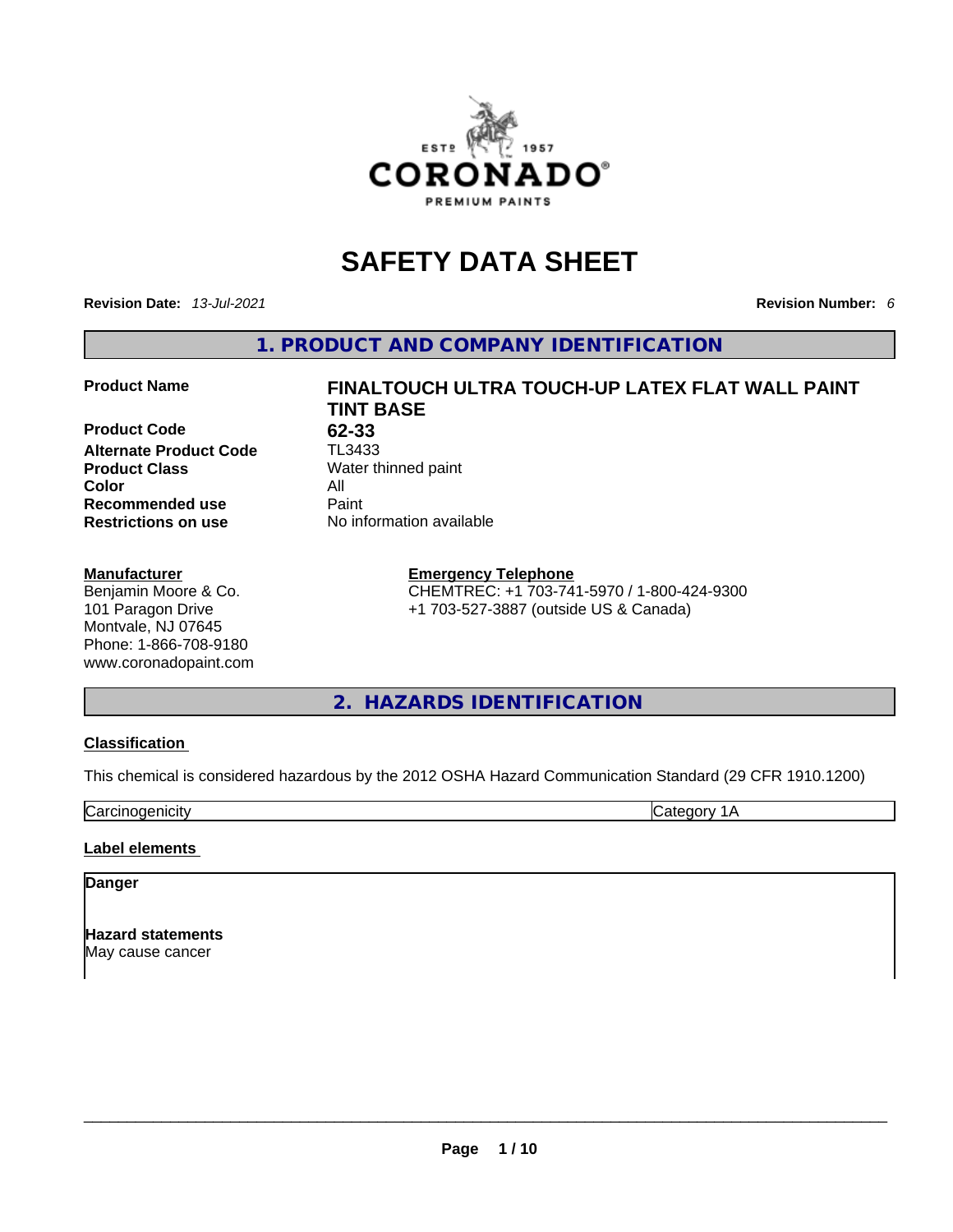

**Appearance** liquid **Odor 11** and **Odor 11** and **Odor 11** and **Odor 11** and **Odor 11** and **Odor** 11 and **Odor** 11 and **Odor** 11 and **Odor** 11 and **Odor** 11 and **Odor** 11 and **Odor** 11 and **Odor** 11 and **Odor** 11 and **Odor** 

#### **Precautionary Statements - Prevention**

Obtain special instructions before use Do not handle until all safety precautions have been read and understood Use personal protective equipment as required

#### **Precautionary Statements - Response**

IF exposed or concerned: Get medical advice/attention

### **Precautionary Statements - Storage**

Store locked up

#### **Precautionary Statements - Disposal**

Dispose of contents/container to an approved waste disposal plant

#### **Hazards not otherwise classified (HNOC)**

Not applicable

#### **Other information**

No information available

 **WARNING:** This product contains isothiazolinone compounds at levels of <0.1%. These substances are biocides commonly found in most paints and a variety of personal care products as a preservative. Certain individuals may be sensitive or allergic to these substances, even at low levels.

## **3. COMPOSITION INFORMATION ON COMPONENTS**

| <b>Chemical name</b> | <b>CAS No.</b> | Weight-%    |
|----------------------|----------------|-------------|
| Limestone            | 1317-65-3      | $20 - 25$   |
| Kaolin, calcined     | 92704-41-1     | $5 - 10$    |
| Titanium dioxide     | 13463-67-7     | $5 - 10$    |
| Silica, crystalline  | 14808-60-7     | $0.1 - 0.5$ |

## **4. FIRST AID MEASURES**

**General Advice** No hazards which require special first aid measures. **Eye Contact** Rinse thoroughly with plenty of water for at least 15 minutes and consult a physician. **Skin Contact Wash off immediately with soap and plenty of water while removing all**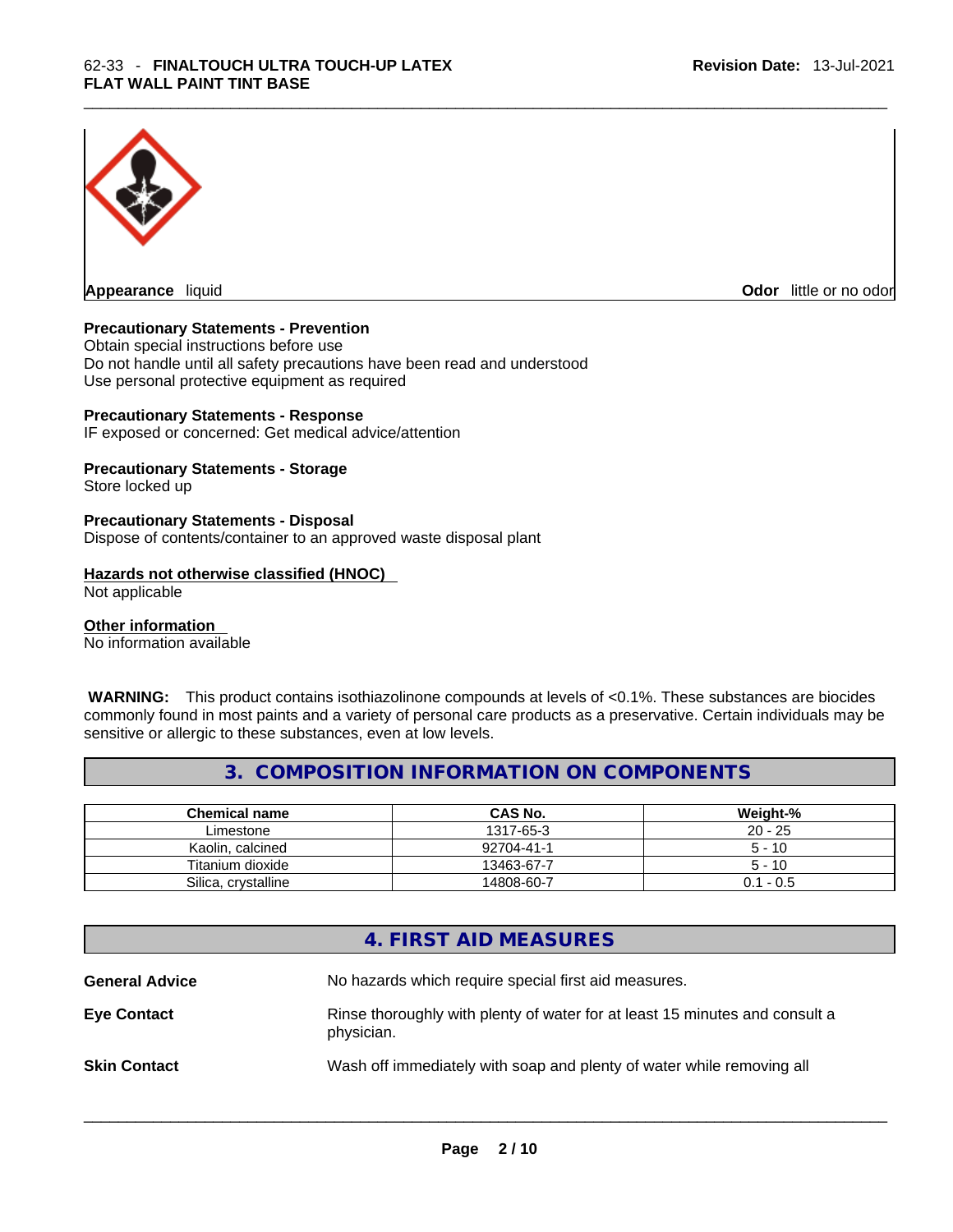|                                                                                  |                                                                                                   | contaminated clothes and shoes.                                                                                                              |  |  |
|----------------------------------------------------------------------------------|---------------------------------------------------------------------------------------------------|----------------------------------------------------------------------------------------------------------------------------------------------|--|--|
| <b>Inhalation</b>                                                                |                                                                                                   | Move to fresh air. If symptoms persist, call a physician.                                                                                    |  |  |
| Ingestion                                                                        | Clean mouth with water and afterwards drink plenty of water. Consult a physician<br>if necessary. |                                                                                                                                              |  |  |
| <b>Most Important</b><br><b>Symptoms/Effects</b>                                 | None known.                                                                                       |                                                                                                                                              |  |  |
| <b>Notes To Physician</b>                                                        | Treat symptomatically.                                                                            |                                                                                                                                              |  |  |
|                                                                                  |                                                                                                   | 5. FIRE-FIGHTING MEASURES                                                                                                                    |  |  |
| <b>Suitable Extinguishing Media</b>                                              |                                                                                                   | Use extinguishing measures that are appropriate to local<br>circumstances and the surrounding environment.                                   |  |  |
| Protective equipment and precautions for firefighters                            |                                                                                                   | As in any fire, wear self-contained breathing apparatus<br>pressure-demand, MSHA/NIOSH (approved or equivalent)<br>and full protective gear. |  |  |
| <b>Specific Hazards Arising From The Chemical</b>                                |                                                                                                   | Closed containers may rupture if exposed to fire or<br>extreme heat.                                                                         |  |  |
| Sensitivity to mechanical impact                                                 |                                                                                                   | No                                                                                                                                           |  |  |
| Sensitivity to static discharge                                                  |                                                                                                   | No                                                                                                                                           |  |  |
| <b>Flash Point Data</b><br>Flash point (°F)<br>Flash Point (°C)<br><b>Method</b> |                                                                                                   | Not applicable<br>Not applicable<br>Not applicable                                                                                           |  |  |
| <b>Flammability Limits In Air</b>                                                |                                                                                                   |                                                                                                                                              |  |  |
| Lower flammability limit:<br><b>Upper flammability limit:</b>                    |                                                                                                   | Not applicable<br>Not applicable                                                                                                             |  |  |
| Health: 1<br>NFPA                                                                | Flammability: 0                                                                                   | Instability: 0<br>Special: Not Applicable                                                                                                    |  |  |
| NFPA Legend<br>0 - Not Hazardous                                                 |                                                                                                   |                                                                                                                                              |  |  |

- 1 Slightly
- 2 Moderate
- 3 High
- 4 Severe

*The ratings assigned are only suggested ratings, the contractor/employer has ultimate responsibilities for NFPA ratings where this system is used.* 

*Additional information regarding the NFPA rating system is available from the National Fire Protection Agency (NFPA) at www.nfpa.org.* 

## **6. ACCIDENTAL RELEASE MEASURES**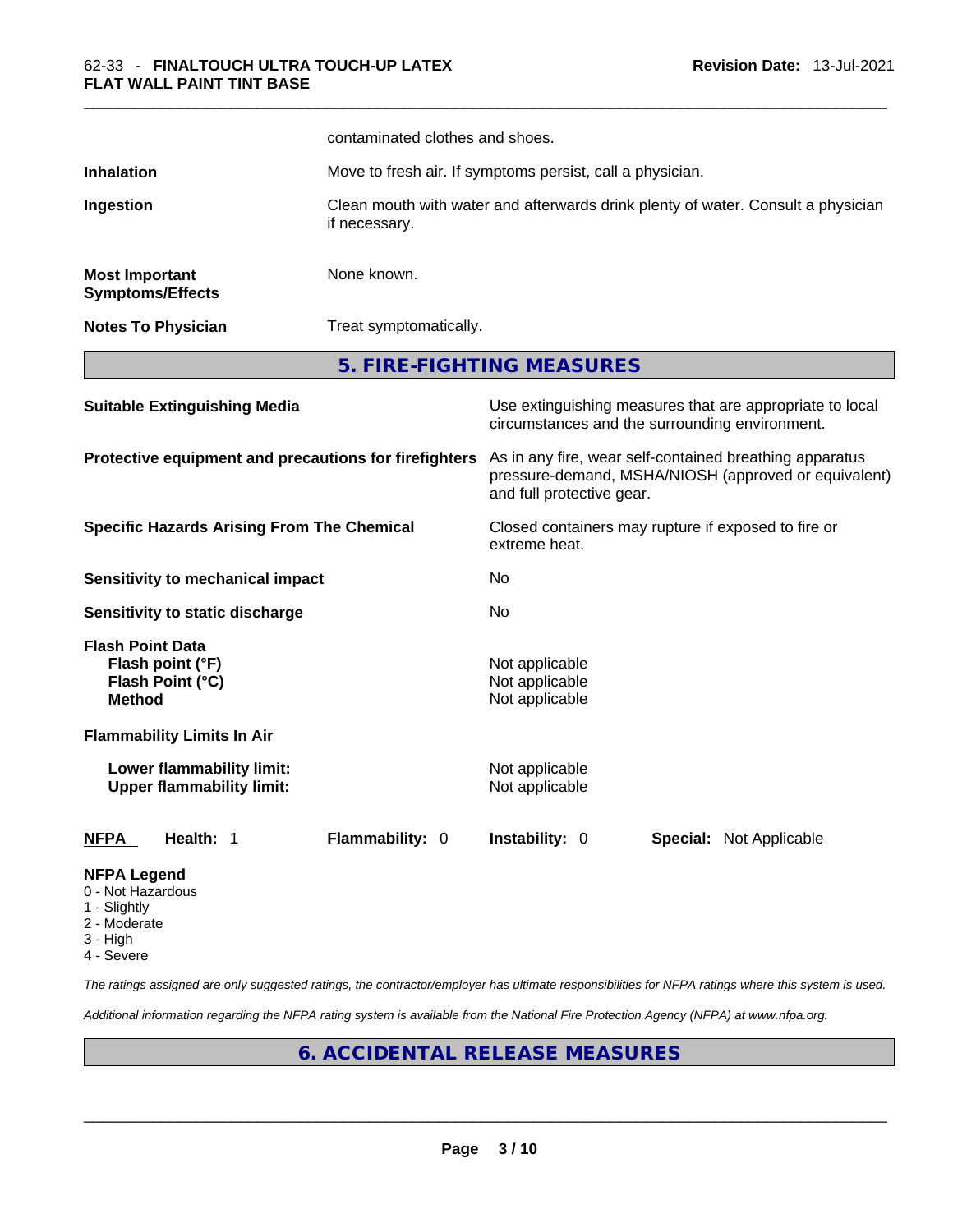| <b>Personal Precautions</b>      | Avoid contact with skin, eyes and clothing. Ensure adequate ventilation.                                                                                                         |
|----------------------------------|----------------------------------------------------------------------------------------------------------------------------------------------------------------------------------|
| <b>Other Information</b>         | Prevent further leakage or spillage if safe to do so.                                                                                                                            |
| <b>Environmental precautions</b> | See Section 12 for additional Ecological Information.                                                                                                                            |
| <b>Methods for Cleaning Up</b>   | Soak up with inert absorbent material. Sweep up and shovel into suitable<br>containers for disposal.                                                                             |
|                                  | 7. HANDLING AND STORAGE                                                                                                                                                          |
| <b>Handling</b>                  | Avoid contact with skin, eyes and clothing. Avoid breathing vapors, spray mists or<br>sanding dust. In case of insufficient ventilation, wear suitable respiratory<br>equipment. |
| <b>Storage</b>                   | Keep container tightly closed. Keep out of the reach of children.                                                                                                                |
| <b>Incompatible Materials</b>    | No information available                                                                                                                                                         |

## **8. EXPOSURE CONTROLS/PERSONAL PROTECTION**

#### **Exposure Limits**

| Chemical name       | <b>ACGIH TLV</b>                                                | <b>OSHA PEL</b>                                                                                  |
|---------------------|-----------------------------------------------------------------|--------------------------------------------------------------------------------------------------|
| Limestone           | N/E                                                             | 15 mg/m $3$ - TWA                                                                                |
|                     |                                                                 | $5 \text{ mg/m}^3$ - TWA                                                                         |
| Titanium dioxide    | TWA: $10 \text{ mg/m}^3$                                        | 15 mg/m $3$ - TWA                                                                                |
| Silica, crystalline | TWA: $0.025$ mg/m <sup>3</sup> respirable<br>particulate matter | 50 $\mu$ g/m <sup>3</sup> - TWA Respirable crystalline<br>silica 50 $\mu$ g/m <sup>3</sup> - TWA |
|                     |                                                                 |                                                                                                  |

#### **Legend**

ACGIH - American Conference of Governmental Industrial Hygienists Exposure Limits OSHA - Occupational Safety & Health Administration Exposure Limits N/E - Not Established

| <b>Engineering Measures</b>          | Ensure adequate ventilation, especially in confined areas.                                                                          |
|--------------------------------------|-------------------------------------------------------------------------------------------------------------------------------------|
| <b>Personal Protective Equipment</b> |                                                                                                                                     |
| <b>Eye/Face Protection</b>           | Safety glasses with side-shields.                                                                                                   |
| <b>Skin Protection</b>               | Protective gloves and impervious clothing.                                                                                          |
| <b>Respiratory Protection</b>        | In case of insufficient ventilation wear suitable respiratory equipment.                                                            |
| <b>Hygiene Measures</b>              | Avoid contact with skin, eyes and clothing. Remove and wash contaminated<br>clothing before re-use. Wash thoroughly after handling. |

## **9. PHYSICAL AND CHEMICAL PROPERTIES**

**Appearance liquid Odor** little or no odor

**Odor Threshold** No information available **Density (lbs/gal)** 11.3 - 11.8 \_\_\_\_\_\_\_\_\_\_\_\_\_\_\_\_\_\_\_\_\_\_\_\_\_\_\_\_\_\_\_\_\_\_\_\_\_\_\_\_\_\_\_\_\_\_\_\_\_\_\_\_\_\_\_\_\_\_\_\_\_\_\_\_\_\_\_\_\_\_\_\_\_\_\_\_\_\_\_\_\_\_\_\_\_\_\_\_\_\_\_\_\_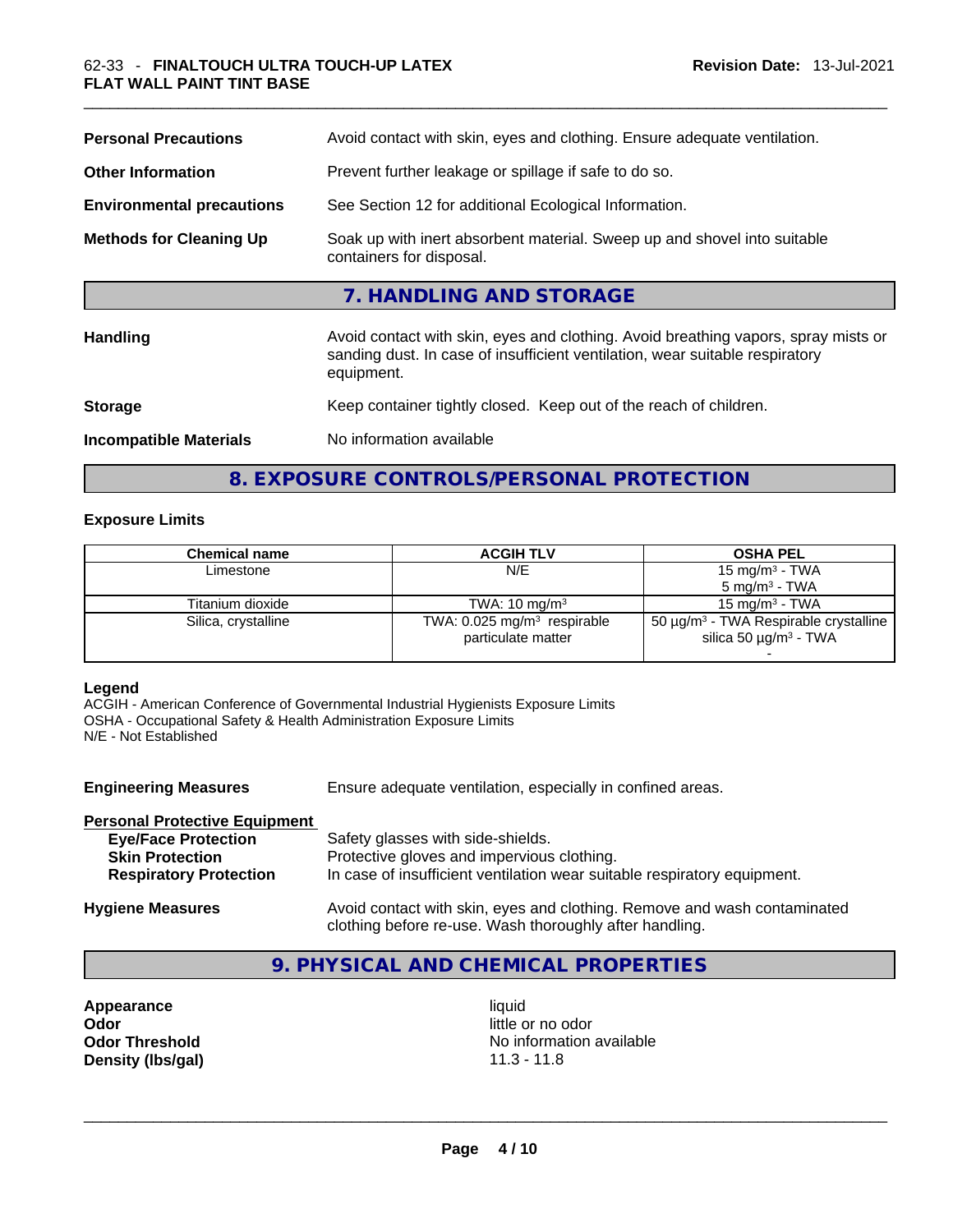| <b>Specific Gravity</b>              | $1.35 - 1.40$            |
|--------------------------------------|--------------------------|
| рH                                   | No information available |
| <b>Viscosity (cps)</b>               | No information available |
| Solubility(ies)                      | No information available |
| <b>Water solubility</b>              | No information available |
| <b>Evaporation Rate</b>              | No information available |
| Vapor pressure                       | No information available |
| Vapor density                        | No information available |
| Wt. % Solids                         | $50 - 60$                |
| Vol. % Solids                        | $30 - 40$                |
| Wt. % Volatiles                      | $40 - 50$                |
| Vol. % Volatiles                     | $60 - 70$                |
| <b>VOC Regulatory Limit (g/L)</b>    | < 50                     |
| <b>Boiling Point (°F)</b>            | 212                      |
| <b>Boiling Point (°C)</b>            | 100                      |
| Freezing point (°F)                  | 32                       |
| <b>Freezing Point (°C)</b>           | 0                        |
| Flash point (°F)                     | Not applicable           |
| Flash Point (°C)                     | Not applicable           |
| <b>Method</b>                        | Not applicable           |
| Flammability (solid, gas)            | Not applicable           |
| <b>Upper flammability limit:</b>     | Not applicable           |
| Lower flammability limit:            | Not applicable           |
| <b>Autoignition Temperature (°F)</b> | No information available |
| <b>Autoignition Temperature (°C)</b> | No information available |
| Decomposition Temperature (°F)       | No information available |
| Decomposition Temperature (°C)       | No information available |
| <b>Partition coefficient</b>         | No information available |

## **10. STABILITY AND REACTIVITY**

| <b>Reactivity</b> |  |
|-------------------|--|
|                   |  |

**Hazardous Decomposition Products** None under normal use.

**Not Applicable** 

**Chemical Stability Chemical Stability** Stable under normal conditions.

**Conditions to avoid Conditions to avoid Prevent from freezing.** 

**Incompatible Materials Materials Materials No materials to be especially mentioned.** 

**Possibility of hazardous reactions** None under normal conditions of use.

**11. TOXICOLOGICAL INFORMATION** 

**Product Information**

**Information on likely routes of exposure**

**Principal Routes of Exposure** Eye contact, skin contact and inhalation.

**Acute Toxicity**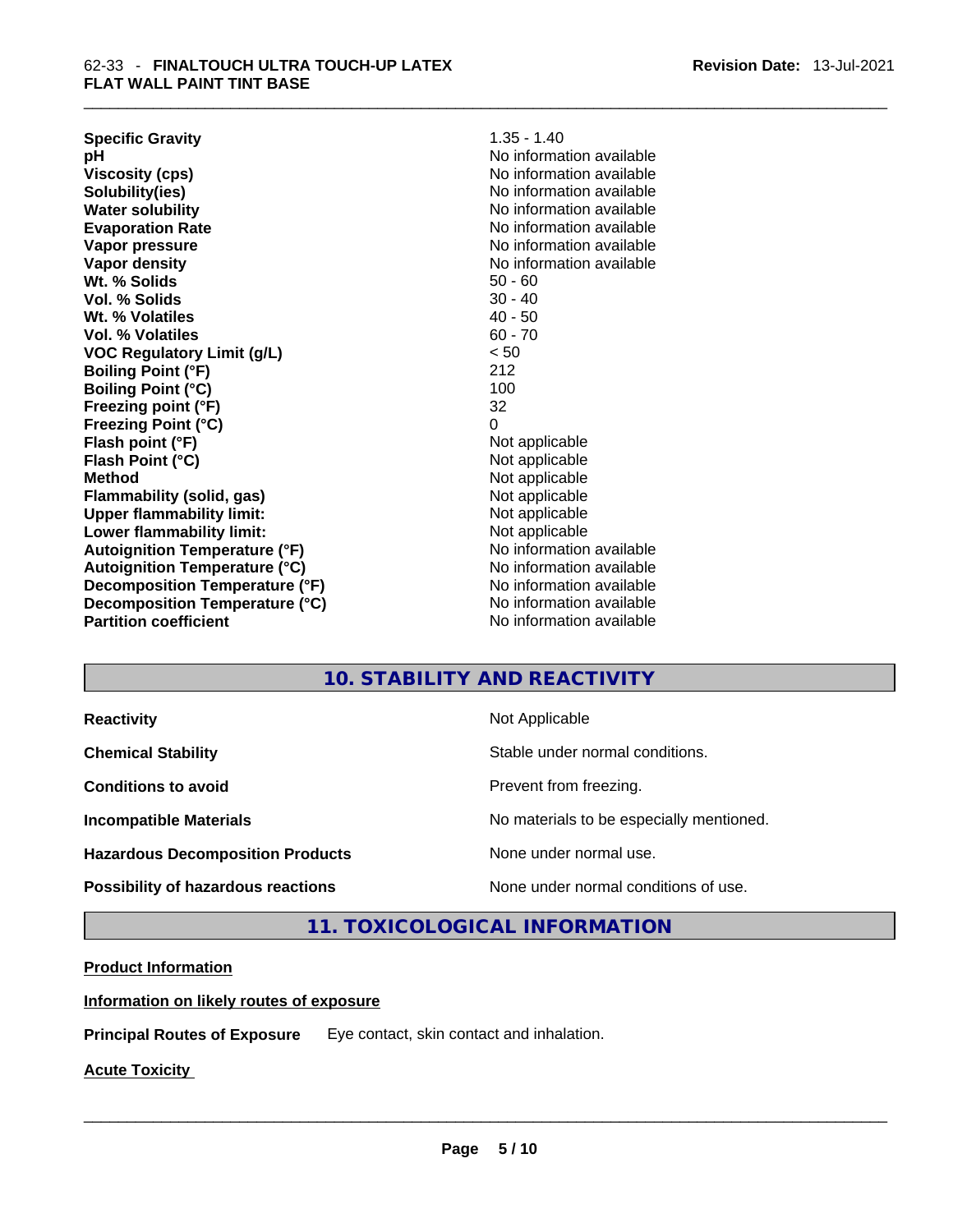| <b>Product Information</b>      | No information available                                                                                        |
|---------------------------------|-----------------------------------------------------------------------------------------------------------------|
|                                 |                                                                                                                 |
|                                 | Symptoms related to the physical, chemical and toxicological characteristics                                    |
| <b>Symptoms</b>                 | No information available                                                                                        |
|                                 | Delayed and immediate effects as well as chronic effects from short and long-term exposure                      |
| Eye contact                     | May cause slight irritation.                                                                                    |
| <b>Skin contact</b>             | Substance may cause slight skin irritation. Prolonged or repeated contact may dry<br>skin and cause irritation. |
| <b>Inhalation</b>               | May cause irritation of respiratory tract.                                                                      |
| Ingestion                       | Ingestion may cause gastrointestinal irritation, nausea, vomiting and diarrhea.                                 |
| <b>Sensitization</b>            | No information available                                                                                        |
| <b>Neurological Effects</b>     | No information available.                                                                                       |
| <b>Mutagenic Effects</b>        | No information available.                                                                                       |
| <b>Reproductive Effects</b>     | No information available.                                                                                       |
| <b>Developmental Effects</b>    | No information available.                                                                                       |
| <b>Target organ effects</b>     | No information available.                                                                                       |
| <b>STOT - single exposure</b>   | No information available.                                                                                       |
| <b>STOT - repeated exposure</b> | Causes damage to organs through prolonged or repeated exposure if inhaled.                                      |
| Other adverse effects           | No information available.                                                                                       |
| <b>Aspiration Hazard</b>        | No information available                                                                                        |

#### **Numerical measures of toxicity**

#### **The following values are calculated based on chapter 3.1 of the GHS document**

| <b>ATEmix (oral)</b>   | 36397 mg/kg   |
|------------------------|---------------|
| <b>ATEmix (dermal)</b> | 1049622 mg/kg |

#### **Component Information**

| Chemical name                  | Oral LD50             | Dermal LD50 | Inhalation LC50 |
|--------------------------------|-----------------------|-------------|-----------------|
| Kaolin, calcined<br>92704-41-1 | > 2000 mg/kg (Rat)    |             |                 |
| Titanium dioxide<br>13463-67-7 | $> 10000$ mg/kg (Rat) |             |                 |

#### **Chronic Toxicity**

#### **Carcinogenicity**

*The information below indicates whether each agency has listed any ingredient as a carcinogen:.* 

| <b>Chemical name</b> | <b>IARC</b>          | <b>NTP</b>  | <b>OSHA</b> |
|----------------------|----------------------|-------------|-------------|
|                      | 2B - Possible Human  |             | Listed      |
| l Titanium dioxide   | Carcinogen           |             |             |
|                      | 1 - Human Carcinogen | Known Human | ∟isted      |
| Silica, crystalline  |                      | Carcinogen  |             |

• Crystalline Silica has been determined to be carcinogenic to humans by IARC (1) when in respirable form. Risk of cancer depends on duration and level of inhalation exposure to spray mist or dust from sanding the dried paint.• Although IARC has classified titanium dioxide as possibly carcinogenic to humans (2B), their summary concludes:

"No significant exposure to titanium dioxide is thought to occur during the use of products in which titanium dioxide is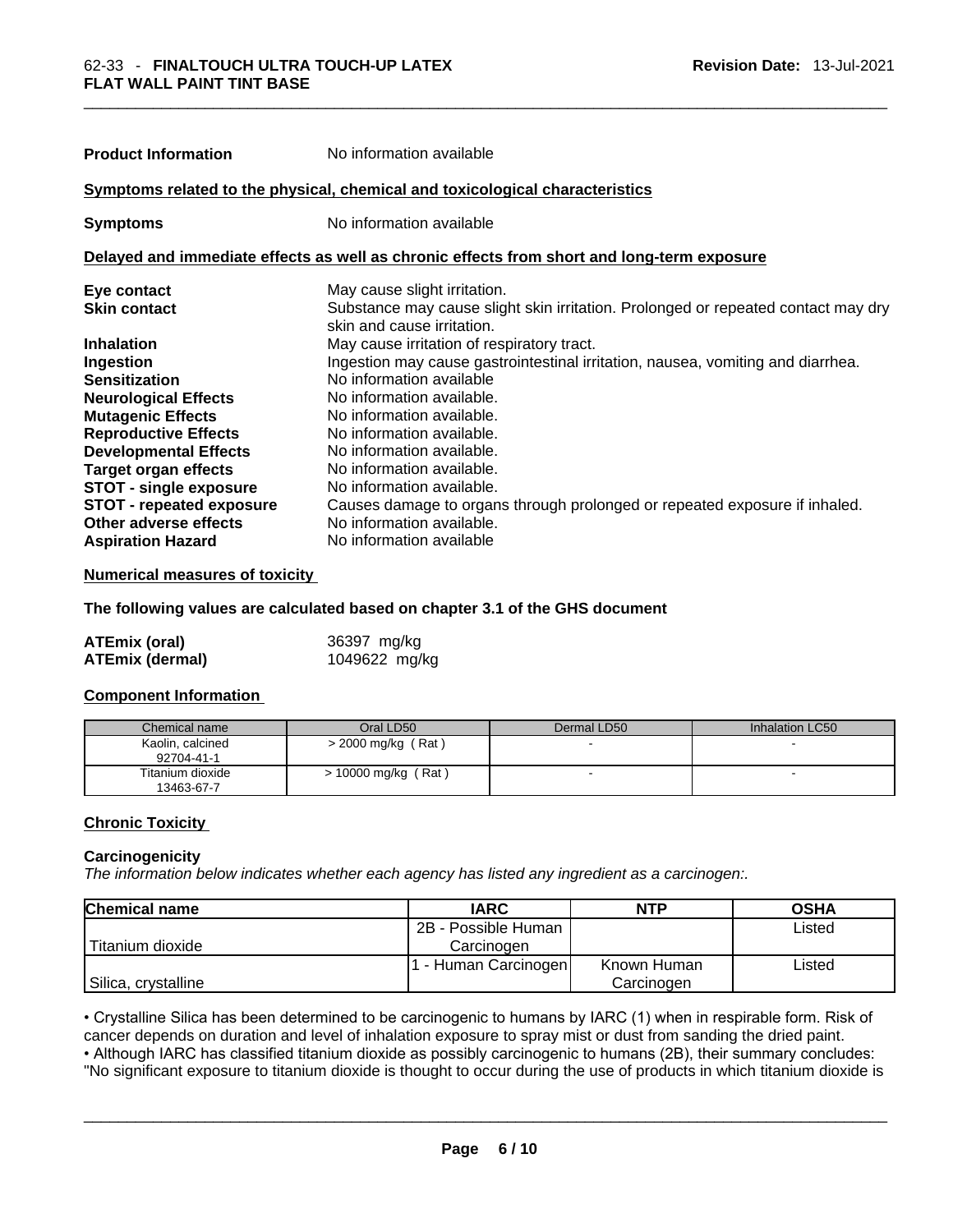bound to other materials, such as paint."

#### **Legend**

IARC - International Agency for Research on Cancer NTP - National Toxicity Program OSHA - Occupational Safety & Health Administration

**12. ECOLOGICAL INFORMATION** 

#### **Ecotoxicity Effects**

The environmental impact of this product has not been fully investigated.

#### **Product Information**

#### **Acute Toxicity to Fish**

No information available

#### **Acute Toxicity to Aquatic Invertebrates**

No information available

#### **Acute Toxicity to Aquatic Plants**

No information available

#### **Persistence / Degradability**

No information available.

#### **Bioaccumulation**

No information available.

#### **Mobility in Environmental Media**

No information available.

#### **Ozone**

No information available

#### **Component Information**

#### **Acute Toxicity to Fish**

Titanium dioxide  $LC50:$  > 1000 mg/L (Fathead Minnow - 96 hr.)

#### **Acute Toxicity to Aquatic Invertebrates**

No information available

#### **Acute Toxicity to Aquatic Plants**

No information available

### **13. DISPOSAL CONSIDERATIONS**

**Waste Disposal Method** Dispose of in accordance with federal, state, and local regulations. Local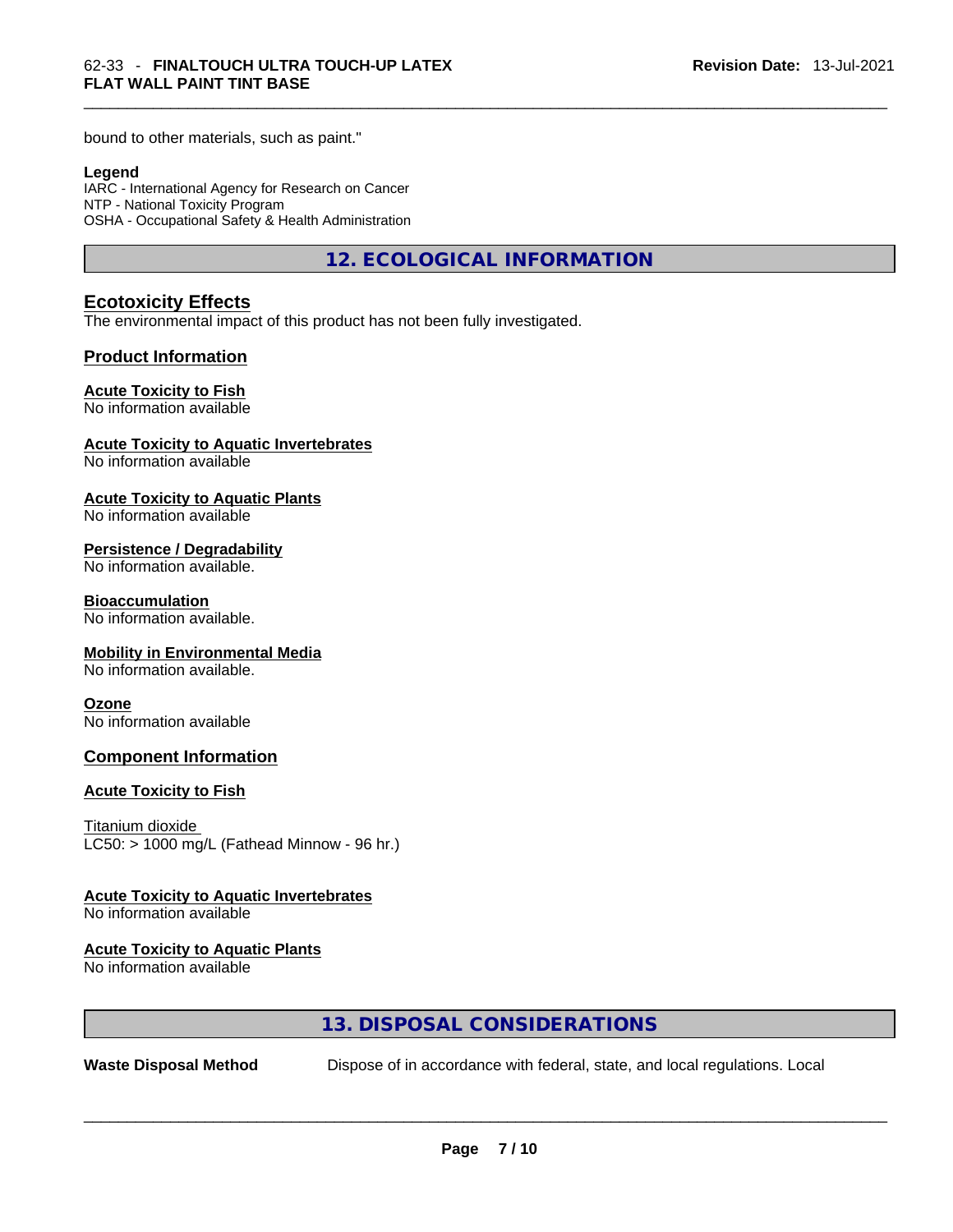requirements may vary, consult your sanitation department or state-designated environmental protection agency for more disposal options.

|                                  | 14. TRANSPORT INFORMATION                 |
|----------------------------------|-------------------------------------------|
| DOT                              | Not regulated                             |
| <b>ICAO / IATA</b>               | Not regulated                             |
| IMDG / IMO                       | Not regulated                             |
|                                  | <b>15. REGULATORY INFORMATION</b>         |
| <b>International Inventories</b> |                                           |
| <b>Satet2 hatinll · ANST</b>     | Vae - All componante ara lietad or avampt |

| <b>TSCA: United States</b> | Yes - All components are listed or exempt. |
|----------------------------|--------------------------------------------|
| <b>DSL: Canada</b>         | Yes - All components are listed or exempt. |

#### **Federal Regulations**

#### **SARA 311/312 hazardous categorization**

| Acute health hazard               | Nο  |
|-----------------------------------|-----|
| Chronic Health Hazard             | Yes |
| Fire hazard                       | Nο  |
| Sudden release of pressure hazard | No  |
| Reactive Hazard                   | N٥  |

#### **SARA 313**

Section 313 of Title III of the Superfund Amendments and Reauthorization Act of 1986 (SARA). This product contains a chemical or chemicals which are subject to the reporting requirements of the Act and Title 40 of the Code of Federal Regulations, Part 372:

*None*

**Clean Air Act,Section 112 Hazardous Air Pollutants (HAPs) (see 40 CFR 61)** This product contains the following HAPs:

*None*

## **US State Regulations**

#### **California Proposition 65**

 **WARNING:** Cancer and Reproductive Harm– www.P65warnings.ca.gov

#### **State Right-to-Know**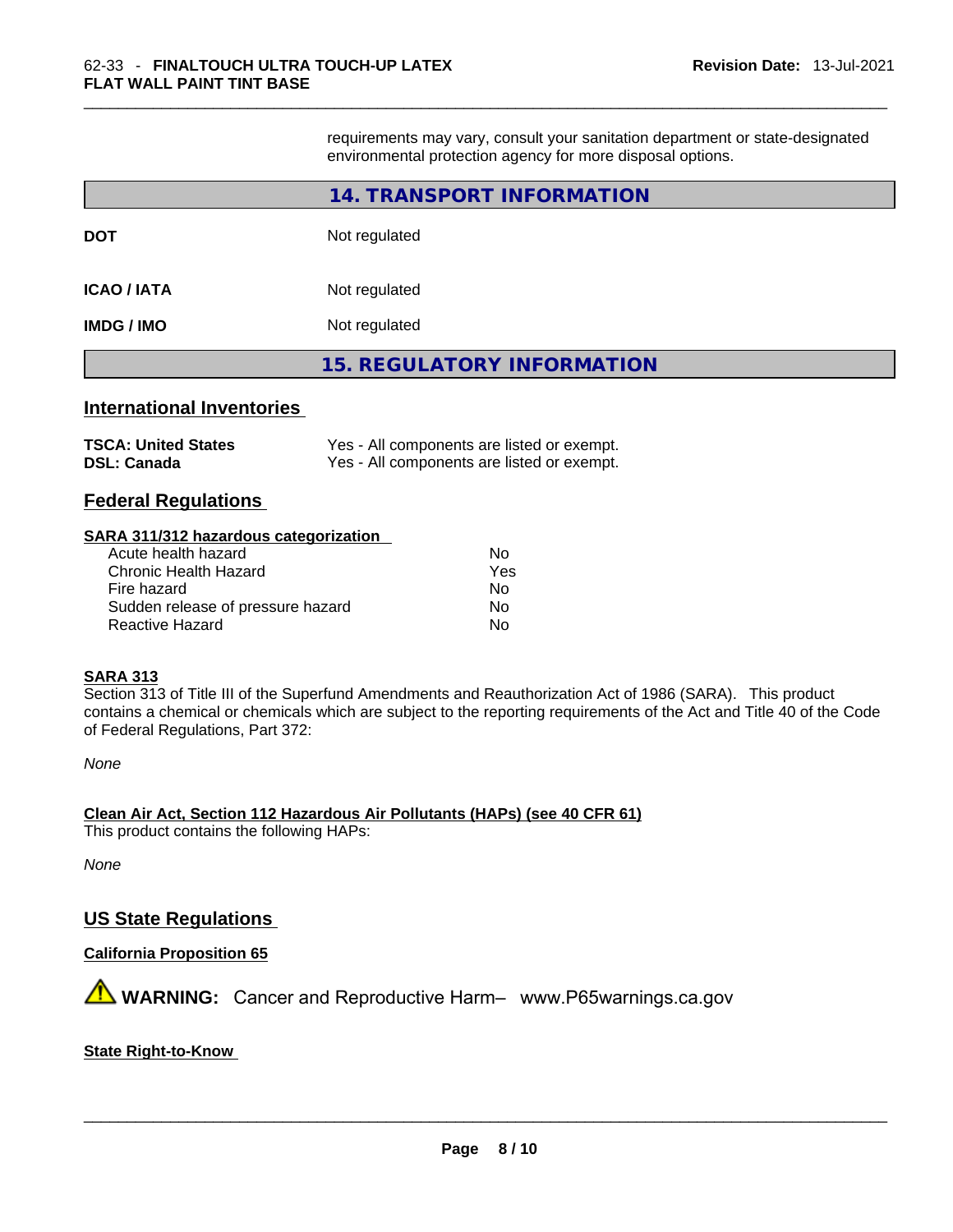| <b>Chemical name</b> | <b>Massachusetts</b> | <b>New Jersey</b> | <b>Pennsylvania</b> |
|----------------------|----------------------|-------------------|---------------------|
| Limestone            |                      |                   |                     |
| Titanium dioxide     |                      |                   |                     |
| Silica, crystalline  |                      |                   |                     |

#### **Legend**

X - Listed

## **16. OTHER INFORMATION**

| HMIS - | Health: $1^*$ | <b>Flammability: 0</b> | <b>Reactivity: 0 PPE: -</b> |  |
|--------|---------------|------------------------|-----------------------------|--|
|        |               |                        |                             |  |

#### **HMIS Legend**

- 0 Minimal Hazard
- 1 Slight Hazard
- 2 Moderate Hazard
- 3 Serious Hazard
- 4 Severe Hazard
- Chronic Hazard

X - Consult your supervisor or S.O.P. for "Special" handling instructions.

Note: The PPE rating has intentionally been left blank. Choose appropriate PPE that will protect employees from the hazards the material will *present under the actual normal conditions of use.* 

*Caution: HMISÒ ratings are based on a 0-4 rating scale, with 0 representing minimal hazards or risks, and 4 representing significant hazards or risks. Although HMISÒ ratings are not required on MSDSs under 29 CFR 1910.1200, the preparer, has chosen to provide them. HMISÒ ratings are to be used only in conjunction with a fully implemented HMISÒ program by workers who have received appropriate HMISÒ training. HMISÒ is a registered trade and service mark of the NPCA. HMISÒ materials may be purchased exclusively from J. J. Keller (800) 327-6868.* 

 **WARNING!** If you scrape, sand, or remove old paint, you may release lead dust. LEAD IS TOXIC. EXPOSURE TO LEAD DUST CAN CAUSE SERIOUS ILLNESS, SUCH AS BRAIN DAMAGE, ESPECIALLY IN CHILDREN. PREGNANT WOMEN SHOULD ALSO AVOID EXPOSURE.Wear a NIOSH approved respirator to control lead exposure. Clean up carefully with a HEPA vacuum and a wet mop. Before you start, find out how to protect yourself and your family by contacting the National Lead Information Hotline at 1-800-424-LEAD or log on to www.epa.gov/lead.

| <b>Prepared By</b>                               | <b>Product Stewardship Department</b><br>Benjamin Moore & Co.<br>101 Paragon Drive<br>Montvale, NJ 07645<br>800-225-5554 |  |
|--------------------------------------------------|--------------------------------------------------------------------------------------------------------------------------|--|
| <b>Revision Date:</b><br><b>Revision Summary</b> | 13-Jul-2021<br>Not available                                                                                             |  |

#### Disclaimer

The information contained herein is presented in good faith and believed to be accurate as of the effective date shown above. This information is furnished without warranty of any kind. Employers should use this information only as a **supplement to other information gathered by them and must make independent determination of suitability and** completeness of information from all sources to assure proper use of these materials and the safety and health of employees. Any use of this data and information must be determined by the user to be in accordance with applicable **federal, provincial, and local laws and regulations.**